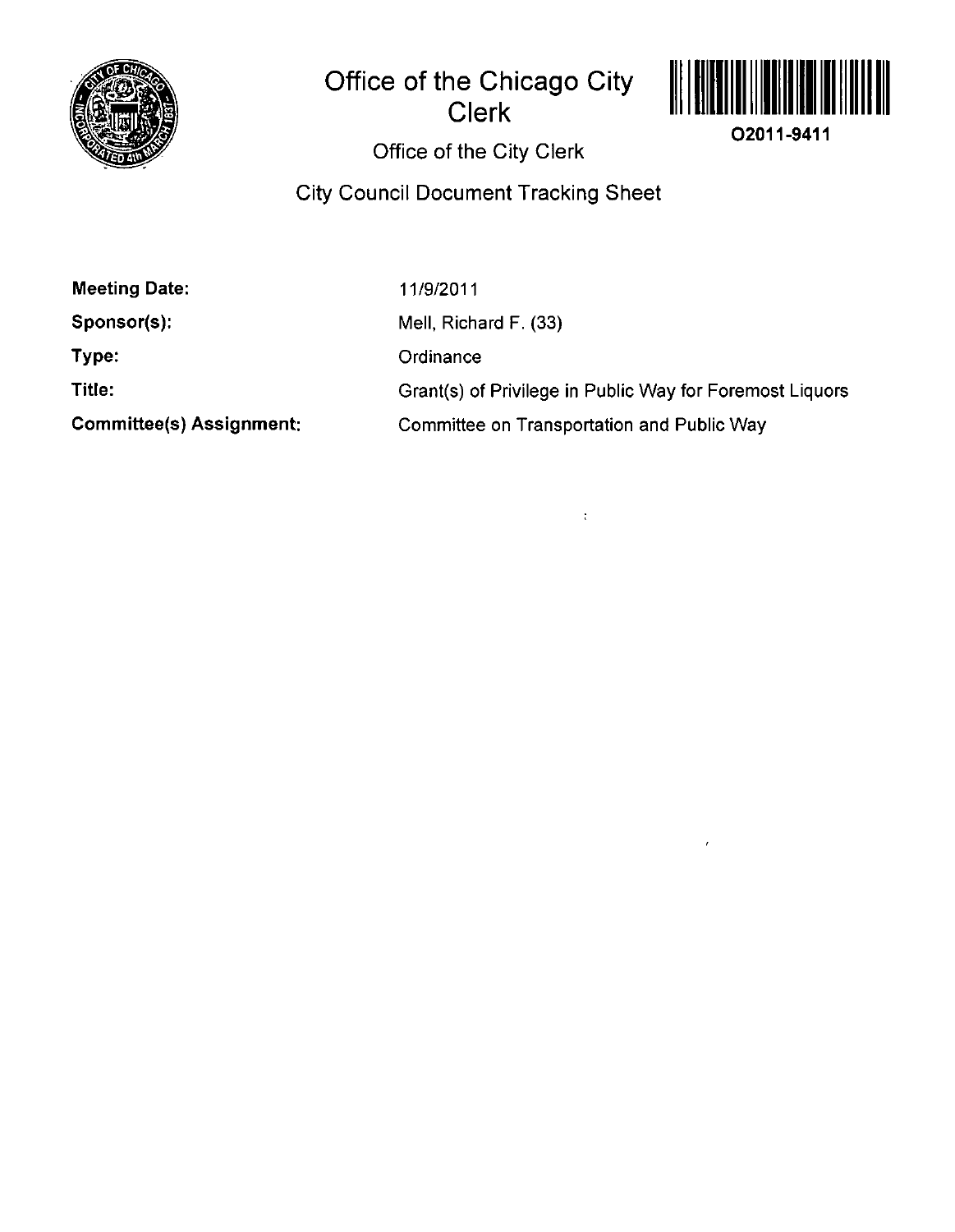**ORDINANCE** FOREMOST LIQUORS Acct. No. 20516-1 Permit No. 1098578

Be It Ordained by the City Council of the City of Chicago:

SECTION 1. Permission and authority are hereby given and granted to FOREMOST LIQUORS, upon the terms and subject to the conditions of this ordinance to maintain and use one (1) sign(s) projecting over the public right-of-way attached to its premises known as 4616 N. Kedzie Ave..

Said sign structure(s) measures as follows; along N. Kedzie: One (1) at eight point one six (8.16) feet in length, six (6) feet in height and nine pointfive (9.5) feet above grade level.

The location of said privilege shall be as shown on prints kept on file with the Department of Business Affairs and Consumer Protection and the Office of the City Clerk.

Said privilege shall be constructed in accordance with plans and specifications approved by the Department of Transportation (Division of Project Development) and Zoning Department - Signs.

This grant of privilege in the public way shall be subject to the provisions of Section 10-28-015 and all other required provisions of the Municipal Code of Chicago.

The grantee shall pay to the City of Chicago as compensation for the privilege #1098578 herein granted the sum of three hundred (\$300.00) per annum in advance.

A 25% penalty will be added for payments received after due date.

The permit holder agrees to hold the City of Chicago harmless for any damage, relocation or replacement costs associated with damage, relocation or removal of private property caused by the<br>City performing work in the public way, such as a starting of private property caused by the contractory position City.performing work in the public way.  $+$   $+$   $+$ 

Authority herein given and granted for a period of five (5) years from and after 11/15/2011.

**Alderman** 

Richard F. Mell 33rd Ward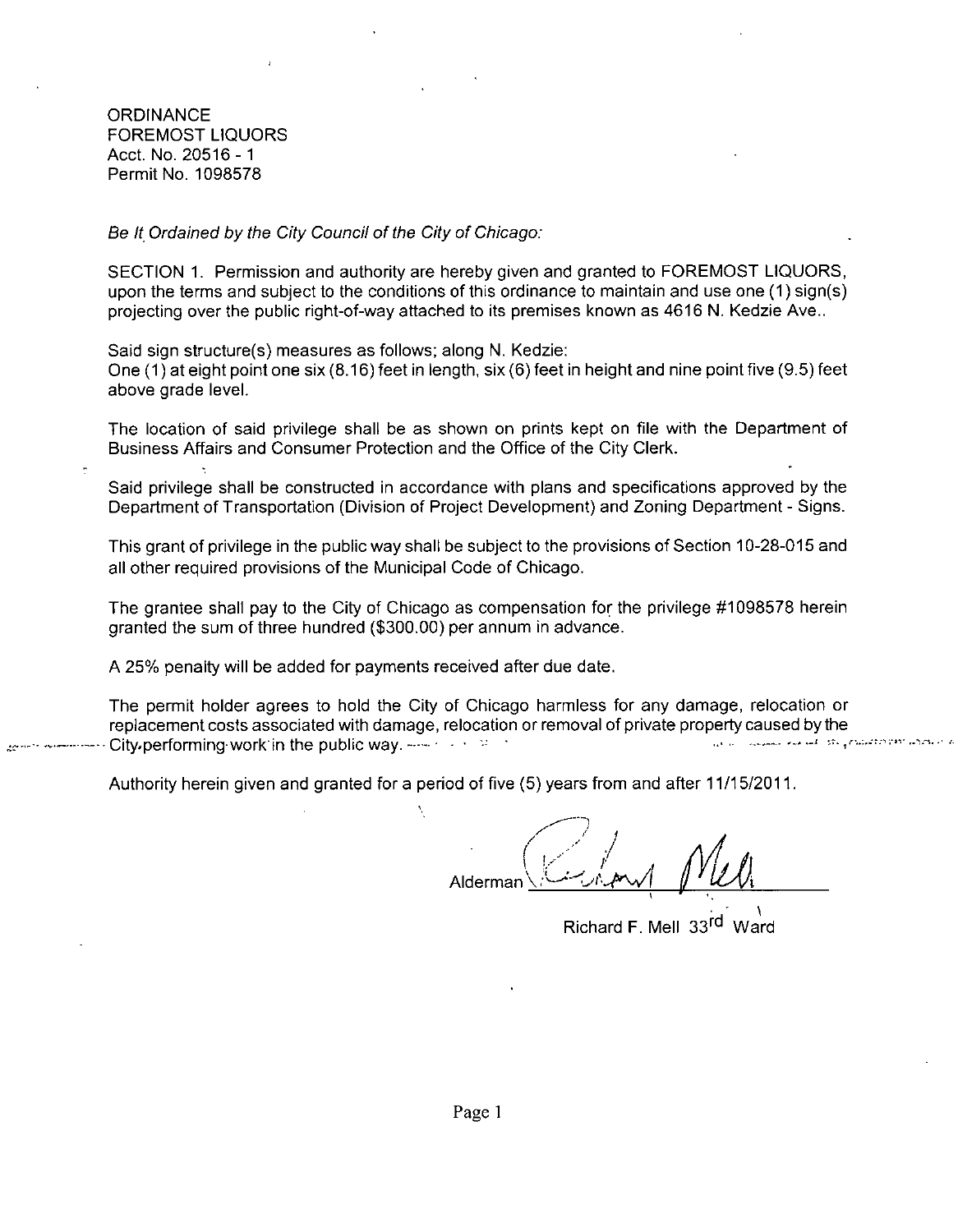



http://98.136.86.48/us.f655.mail.yahoo.com/ya/securedownload?clean=0&fid=Inbox&mi... 10/26/2011

 $\mathcal{I}_1$